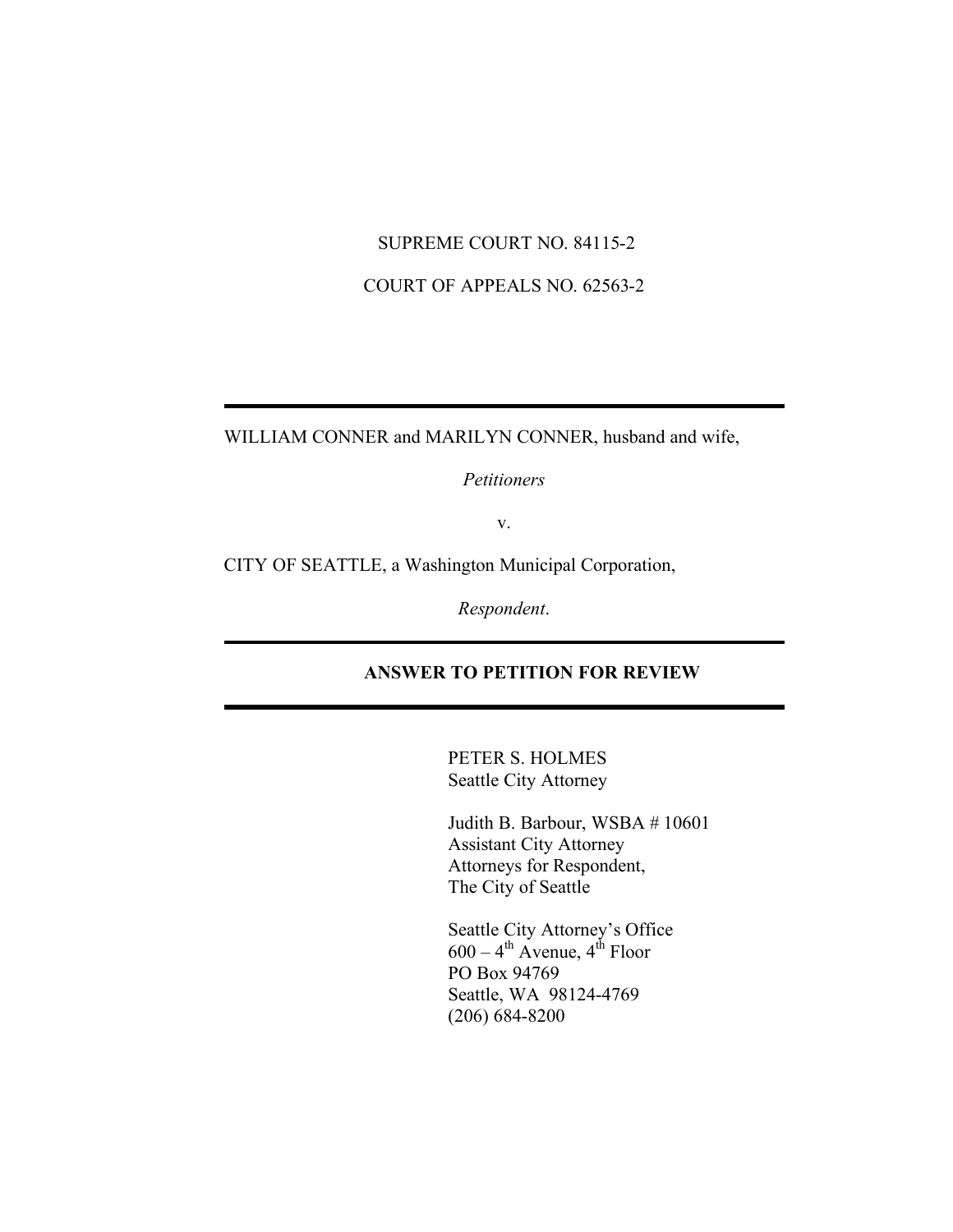# **TABLE OF CONTENTS**

# **Page(s)**

| $\mathbf{I}$ . |                                                                                                                                                                      |         |                                                                                                                                                               |  |  |
|----------------|----------------------------------------------------------------------------------------------------------------------------------------------------------------------|---------|---------------------------------------------------------------------------------------------------------------------------------------------------------------|--|--|
| II.            |                                                                                                                                                                      |         |                                                                                                                                                               |  |  |
|                |                                                                                                                                                                      |         |                                                                                                                                                               |  |  |
|                | IV. COUNTER-STATEMENT OF ISSUES PRESENTED FOR                                                                                                                        |         |                                                                                                                                                               |  |  |
| V.             |                                                                                                                                                                      |         |                                                                                                                                                               |  |  |
|                | VI. ARGUMENT WHY REVIEW SHOULD NOT BE                                                                                                                                |         |                                                                                                                                                               |  |  |
|                | A.                                                                                                                                                                   |         | The Court of Appeals Decision Does Not Conflict with<br>Decisions of the Supreme Court and the Court of<br>Appeals Interpreting The Due Process Clause of the |  |  |
|                |                                                                                                                                                                      | 1.      | Due Process Does Not Require that an Owner<br>Be Able to Determine Exactly What Can Be<br>Built on a Landmark Property Just by Reading                        |  |  |
|                |                                                                                                                                                                      | $2_{-}$ | The Procedure for Granting a Certificate of<br>Approval for Alteration of a Landmark is Not<br>an Impermissibly Vague Ad Hoc Process 13                       |  |  |
|                | The Decision's Holding that Ordinance 111022<br><b>B.</b><br>Clearly Designated the Entire Site as a Landmark Does<br>Not Conflict with Supreme Court Precedent.  14 |         |                                                                                                                                                               |  |  |
|                |                                                                                                                                                                      |         |                                                                                                                                                               |  |  |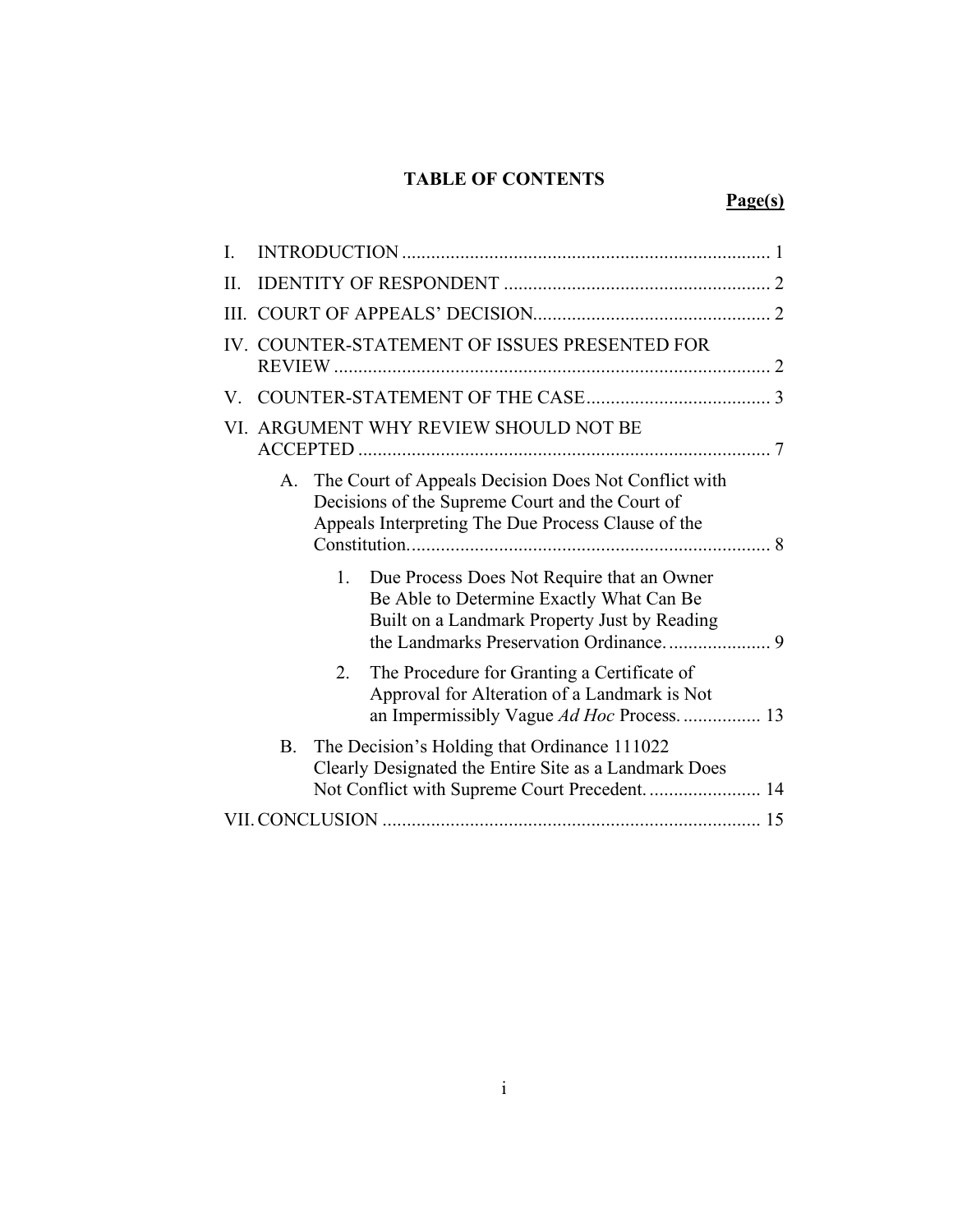# **TABLE OF AUTHORITIES**

# **Page(s)**

# **CASES**

| Anderson v. Issaquah,                                        |  |
|--------------------------------------------------------------|--|
| Burien Bark Supply v. King County,                           |  |
| Development Services v. City of Seattle,                     |  |
|                                                              |  |
| Sleasman v. Lacey,                                           |  |
| State ex rel. Standard Mining & Development Corp. v. Auburn, |  |

# **OTHER AUTHORITIES**

| Standards for Rehabilitation and Guidelines for Rehabilitating Historic |  |
|-------------------------------------------------------------------------|--|
|                                                                         |  |

# **RULES**

RAP 13.4(b) ...................................................................................... 2, 15

# **ORDINANCES**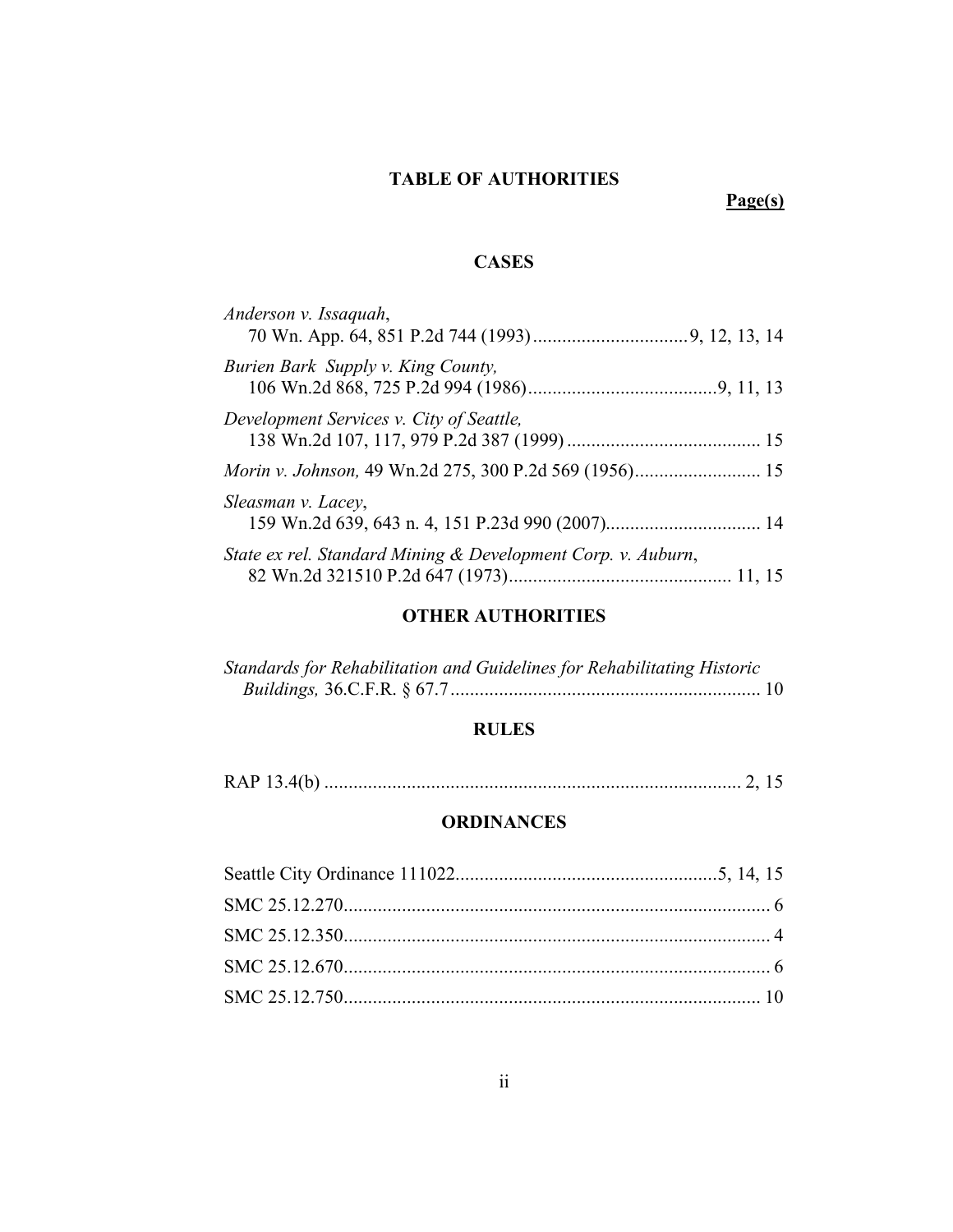# **APPENDICES**

- **APPENDIX A City of Seattle Landmarks Preservation Ordinance**
- **APPENDIX B Hearing Examiner's Findings, Conclusions and Decision**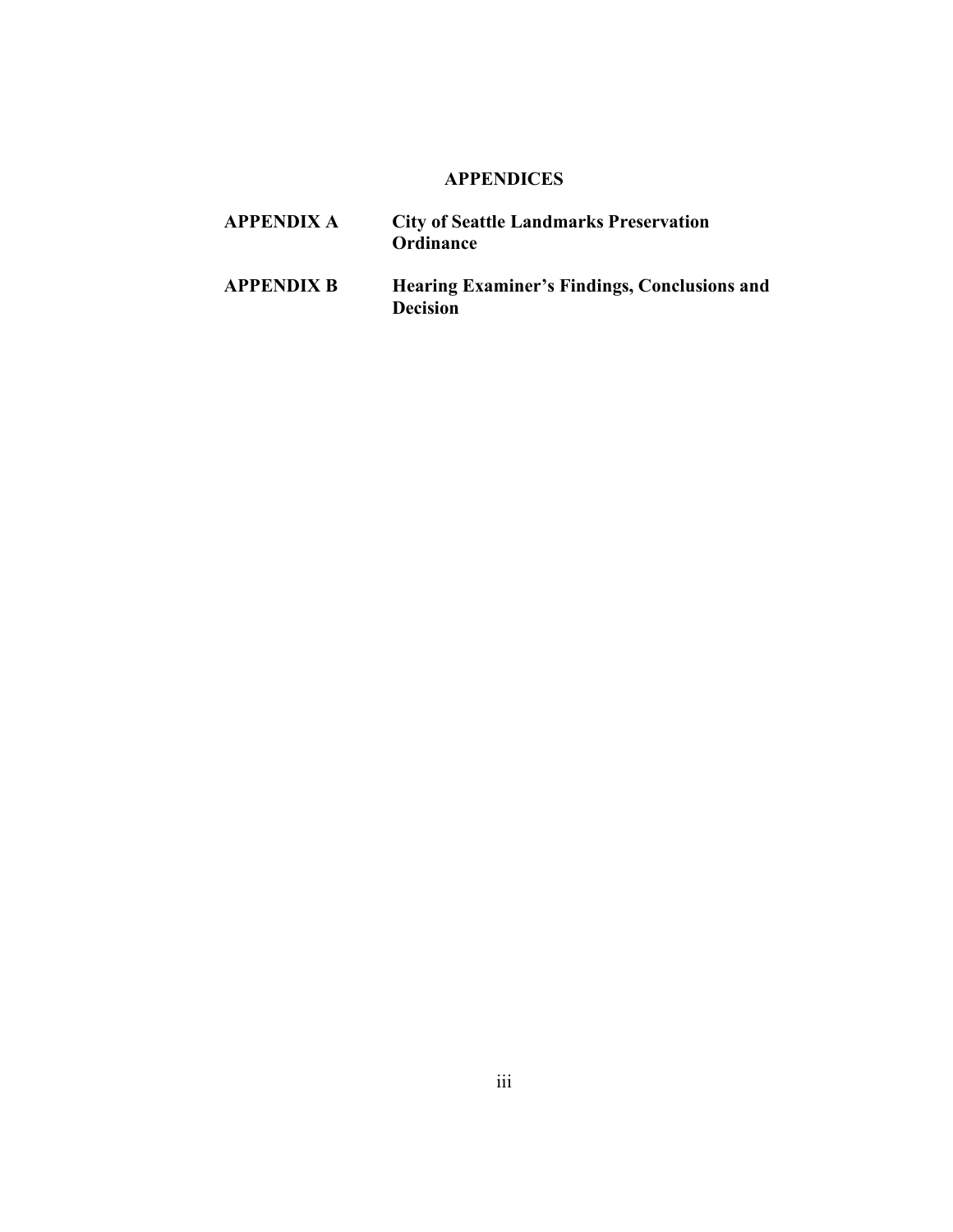# **I. INTRODUCTION**

This case involves Petitioner Conner's desire to redevelop a parcel of property as he sees fit, untrammeled by the fact that the property is a designated historical landmark, a status that Conner was well aware of the property's landmark status when he purchased the property. Conner alleges his fundamental constitutional right of due process is violated because he cannot tell exactly what he can build on the property just by reading the City's land use regulations; instead, those regulations require that he obtain a certificate of approval for alteration of a landmark from the City's Landmarks Preservation Board. In this matter, the Board's decision to deny the application (and the Hearing Examiner's decision affirming the Board) was not based on "whether the City likes the development or not" (Petition at 1) but on the determination, based on ascertainable, objective criteria, that Conner's specific proposal adversely affected or destroyed protected features of the landmark. This as-applied challenge does not provide the Court with a legitimate basis to fulfill Conner's quest to extinguish the ability of "municipalities across the state of Washington" (*Id.)* to protect sites and improvements of historical, architectural or geographic significance to their citizens.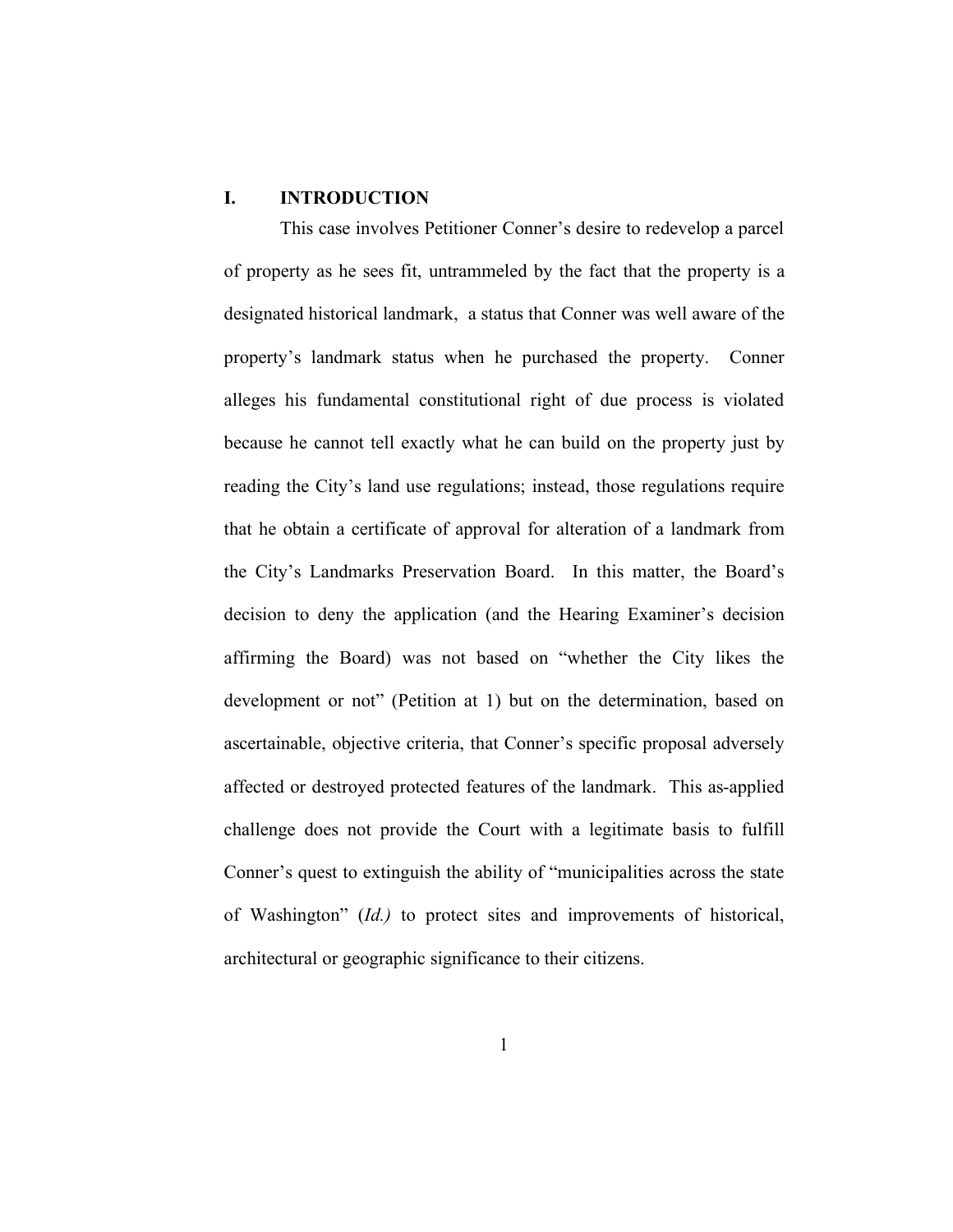The Court of Appeal's decision does not conflict with decisions of this Court or the Court of Appeals, and raises no significant public issues. The Petition should be denied.

#### **II. IDENTITY OF RESPONDENT**

The City of Seattle asks this Court to deny the Petition for Review of the Court of Appeals' decision terminating review designated in Part III below.

# **III. COURT OF APPEALS' DECISION**

The decision of the Court of Appeals Division I that Petitioner wants reviewed was published on December 21, 2009 and can be found at 2009 WL 4931791.

#### **IV. COUNTER-STATEMENT OF ISSUES PRESENTED FOR REVIEW**

In the Introduction section of the Petition, Conner invokes all four grounds for review set forth in RAP 13.4(b). The statement of Issues Presented for Review, however, states only two issues, conflict with Supreme Court and Court of Appeal precedents (the due process issue is inherent in any void-for-vagueness claim, including this one). Thus, Conner has waived any issue under RAP 13.4(b)(4). Conner's statement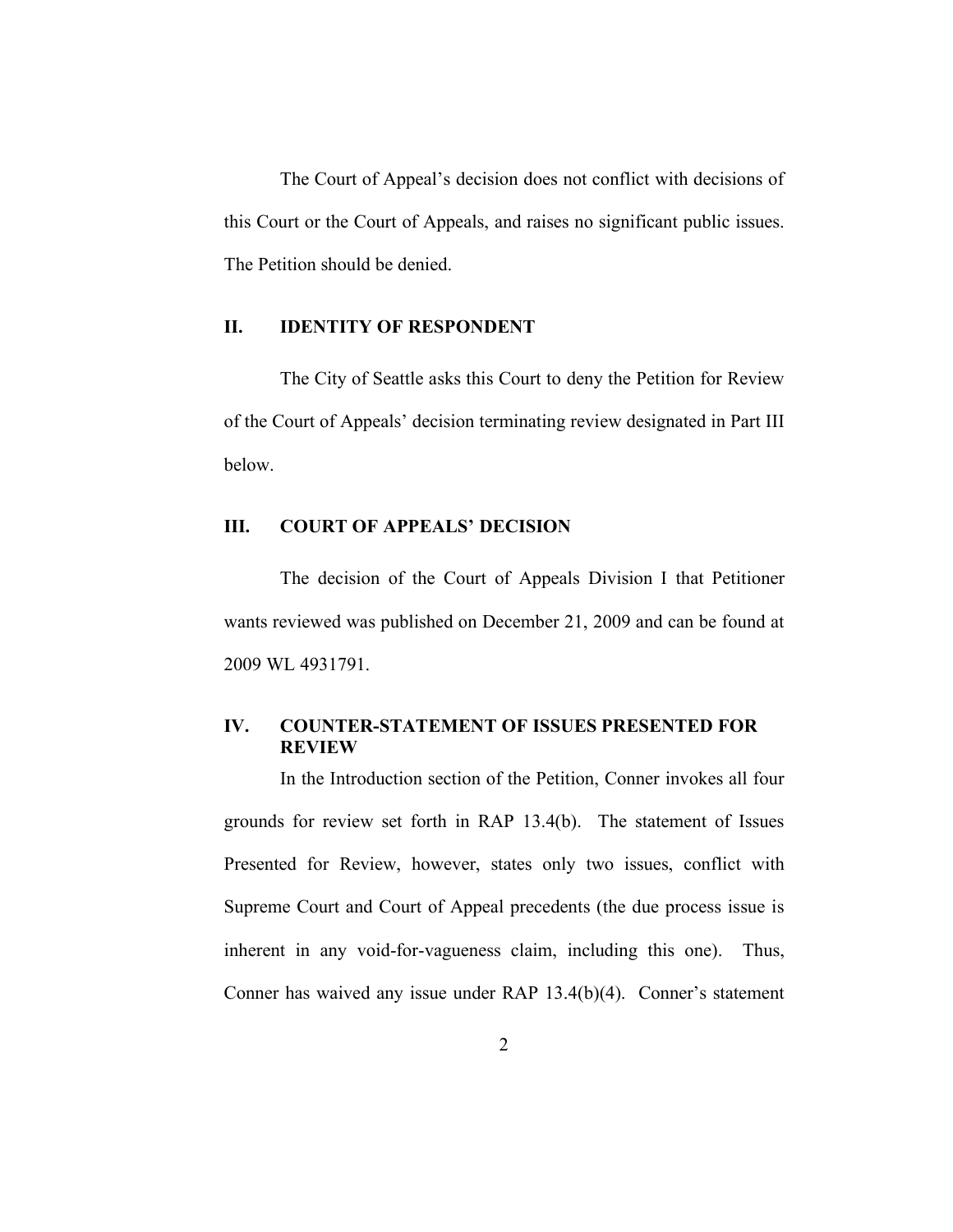of the issues misstates the import of the Court of Appeals decision: it does not hold that land use regulations need not contain standards, nor does it hold that any unconstitutional vagueness in the Landmarks Preservation Ordinance was cured by an *ad hoc* process. If the Court decides to grant the petition it will decide the following questions:

- 1. Is a land use regulation unconstitutionally vague because a property owner cannot determine exactly what can be built on his property just by reading the regulation?
- 2. Does an ordinance create an impermissibly vague *ad hoc* approval process for alteration of landmarks by delegating the approval to a board of experts using their expertise according to ascertainable, objective standards tailored for individual landmarks?
- 3. Is a court required to construe a landmark designation ordinance to favor the owner's interpretation of the ordinance despite the fact that the meaning of the ordinance is clear and unambiguous?

### **V. COUNTER-STATEMENT OF THE CASE**

In West Seattle, there is a large three-story house, built in approximately 1906, in the "Seattle classic box" style. The house is at the top of a gentle rise overlooking Puget Sound, with a sweeping front lawn that includes a gazebo, a pond, and other landscaping features. Approximately one acre in size, the property originally consisted of two lots, bounded on the east by a wooded hillside and on the west by Beach **Drive**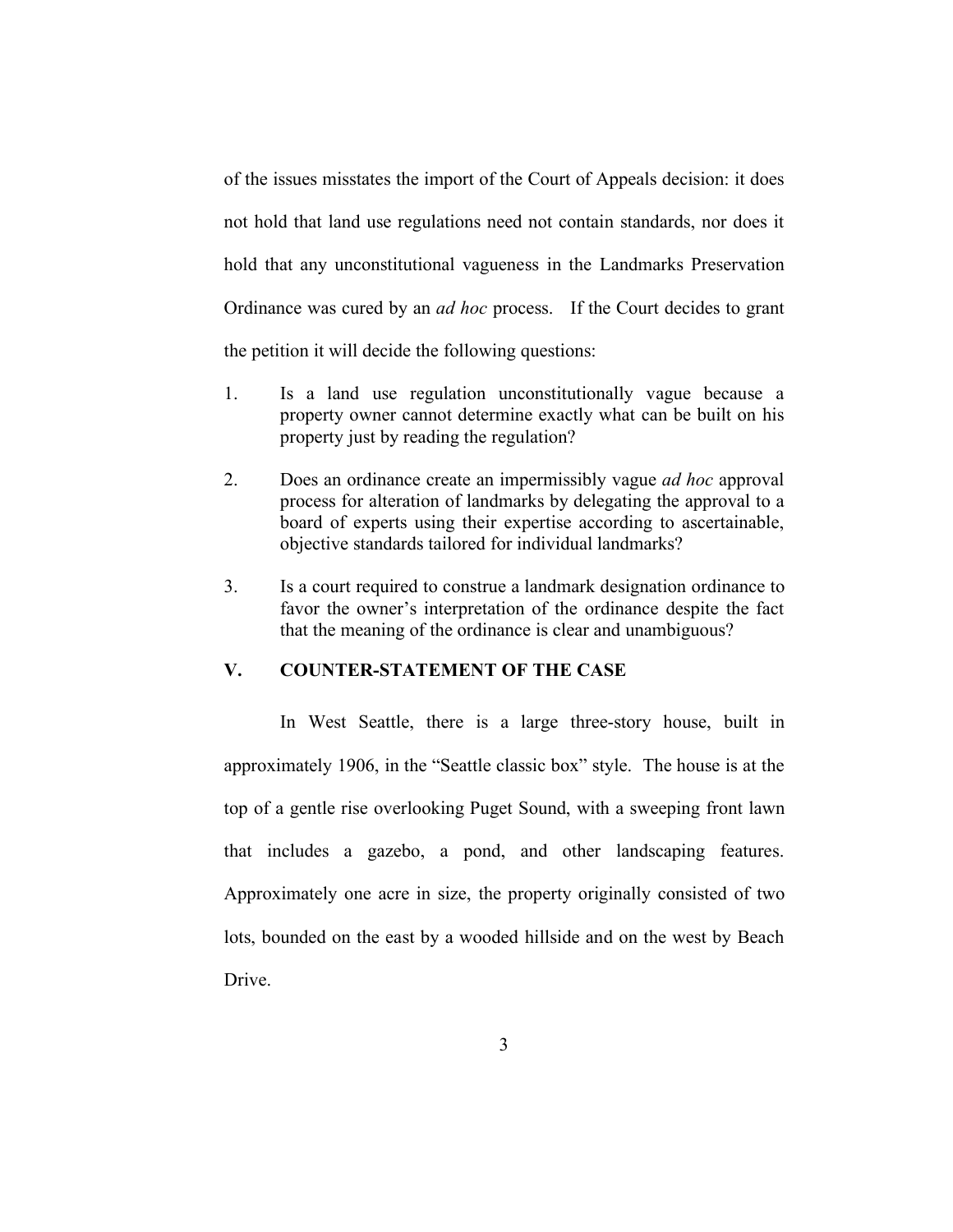In 1981, at the instigation of its then owner, David Satterlee, the

exterior of the house and the entire site were designated as an historical

landmark by the Landmarks Preservation Board ("Board") pursuant to the

Landmarks Preservation Ordinance.<sup>1</sup> The property merited designation

because it satisfied two of the designation criteria (now codified at SMC

25.12.350):

It embodies the distinctive visible characteristics of an architectural style, or period, or of a method of construction;

and

Because of its prominence of spatial location, contrasts of siting, age, or scale, it is an easily identifiable visual feature of its neighborhood or the City and contributes to the distinctive quality or identity of such neighborhood or the City.

CP 925, Report on Designation. As to the latter criterion, the Report

states:

 $\overline{a}$ 

The property is in significant contrast to the surrounding, rather crowded (albeit atmospheric) area with its long "front yard" extending back and up the slope, climaxed by location of the house near the top of the slope. Much of the design of the grounds dates from the building of the house, ca. 1906.

 $<sup>1</sup>$  A copy of the current version of the Landmarks Preservation Ordinance is attached as</sup> Appendix A, as the copy attached to the Petition for review contains about half of the ordinance, omitting those sections related to the certificate of approval process.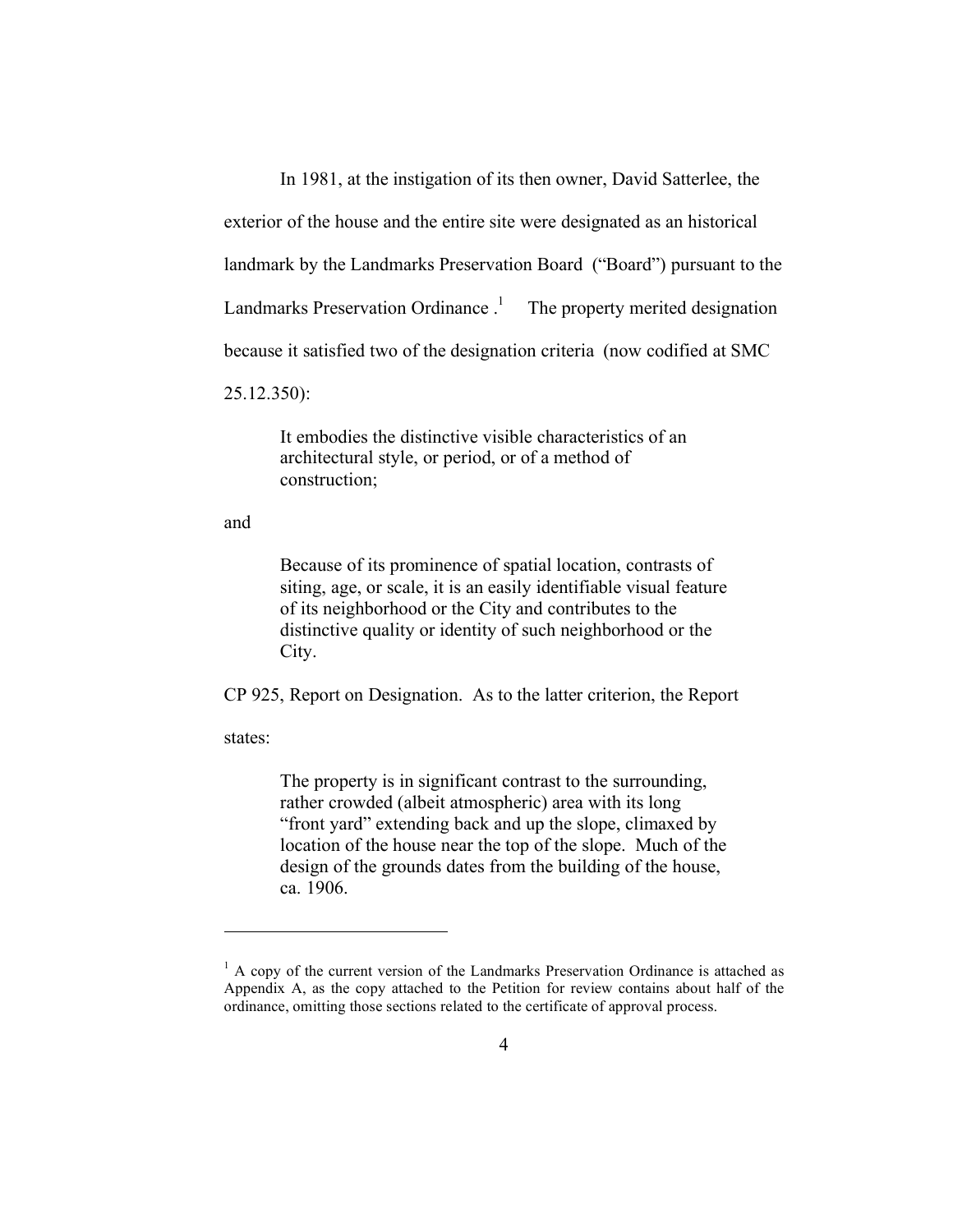*Id.* On the Board's recommendation, in 1983 the City Council enacted ordinance 111022 designating the property as a landmark and imposing as a control the requirement that a certificate of approval be obtained before any alterations were made to the house, "as well as the entire site." A recital in the ordinance notes that the Board and the owners of property agreed to controls and incentives. CP 323-24.

In 2000, William Conner, then the president of Conner Homes, a residential construction company, saw a development opportunity in the designated property. Conner knew when he purchased it that the house and its grounds were designated as a Seattle landmark. CP 364-365, 368. Nevertheless, he proceeded to short-plat the front lawn into three  $\text{lots}^2$  and in 2005 filed an application for a certificate of approval from the City's Landmarks Preservation Board ("Board") to alter the landmark by building three virtually identical contemporary houses on the front lawn, each larger than the landmark house.

An owner of a landmark must apply for a certificate of approval from the Board before making alterations or significant changes to a

 $\overline{a}$ 

 $2$  Thus allowing Conner the rhetorical device of calling the front lawn the "neighboring" vacant residential lots" in the Petition (at 2).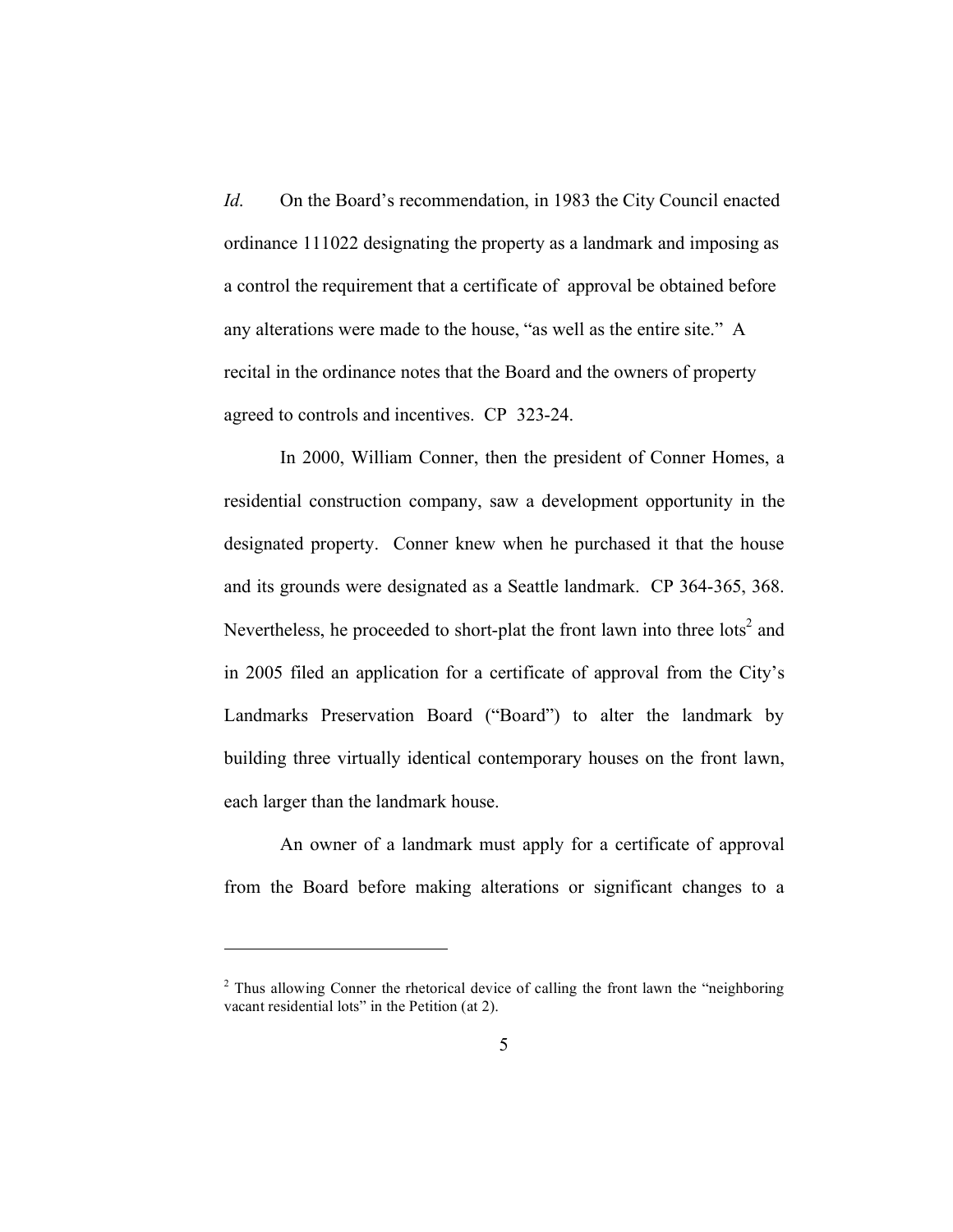landmark. SMC 25.12.670. The owner may request that the application be phased, beginning with an application for a certificate of approval for a preliminary design of a project. The preliminary design phase relates only to massing, size, scale and placement. Issues of style, color and materials are addressed at a later phase. CP Tr. 1640.

Conner was permitted to apply for approval of preliminary design; prior to filing the application, on June 15, 2007 Conner's architects took sketches to the Board's Architectural Review Committee (ARC). The ARC is an informal committee, made up of volunteers from the Board's design professionals.<sup>3</sup> It makes no decisions, and applicants are not required to bring their project to it. The ARC exists solely for the purpose of helping applicants and potential applicants for certificates of approval to get proposals for alterations to landmarks to a point where the full Board is likely to approve the alterations. CP Tr. 1771. Conner's architect took preliminary designs to the ARC, where she was advised on several occasions to change the design to make the proposal less intrusive by reducing the mass and scale; design changes were not forthcoming. CP 135. The

 $\overline{a}$ 

<sup>&</sup>lt;sup>3</sup> The Board is made up of people with expertise in various fields of endeavors that are helpful in understanding issues related to historical preservation. SMC 25.12.270 requires the Board to consist of at least two architects, two historians, a City Planning Commission member, a structural engineer, a realtor or real property manager, and a representative from the field of finance.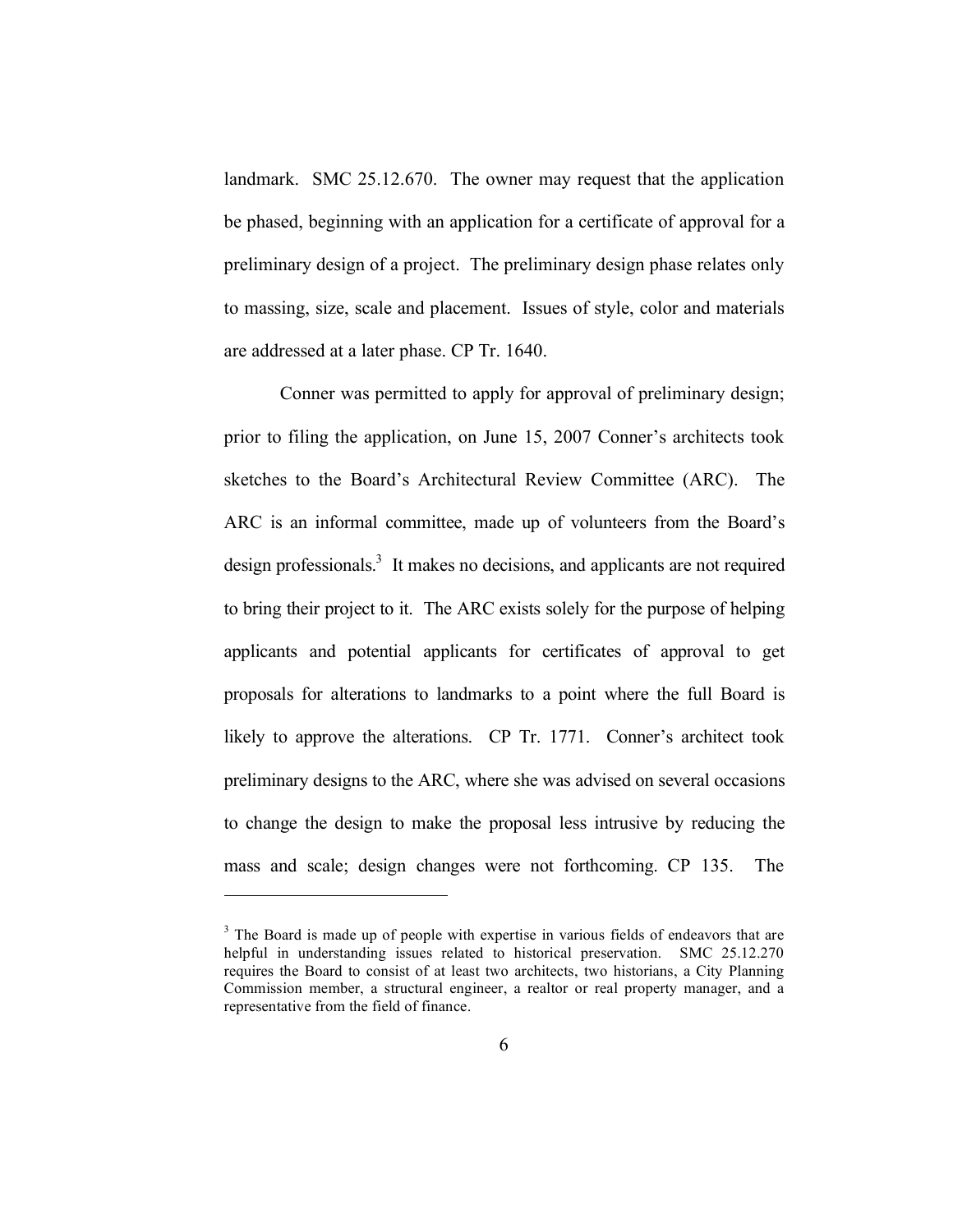application was referred to the full Board, which, after discussing the merits of the proposal at its December 5, 2007 meeting, voted unanimously to deny the application, because the Conner proposal satisfied none of the applicable criteria for granting a certificate of approval. CP 404-407, 410-412, 423-439, 442-451; CP 1554-1555; CP 136-137.

Conner immediately appeals to the Hearing Examiner, who concluded, based on the evidence, that the height, scale and massing of Conner's proposal was incompatible with the landmark, adversely affecting its designated features and destroying the qualities that gave it prominence in the neighborhood.<sup>4</sup> CP 143.

### **VI. ARGUMENT WHY REVIEW SHOULD NOT BE ACCEPTED**

 $\overline{a}$ 

Throughout this case, whether before the Hearing Examiner, the Superior Court judge or the Court of Appeals, and now on petition for review, Conner has consistently included long quotes from city employees to try to show that an owner of a landmark cannot read the Landmarks Preservation Ordinance and know exactly what development on a

<sup>&</sup>lt;sup>4</sup> The Hearing Examiner's Findings, Conclusions and Decisions is attached as Appendix B.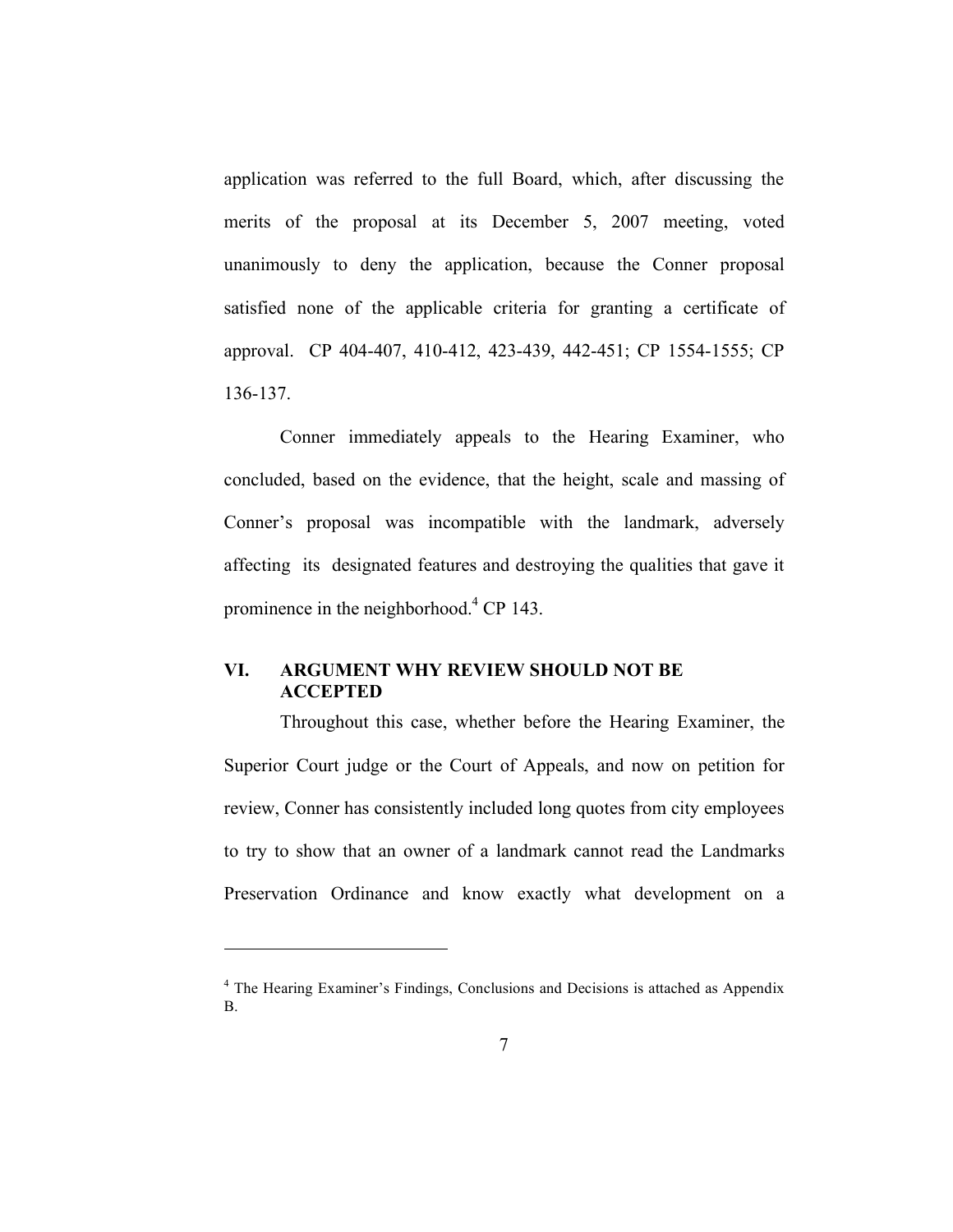landmark site is permitted. Conner takes these quotes out of the context in which they were spoken while describing the landmark processes, and morphed them into a claim that the City's position is that property owners have no right to know what can be built on a landmark site until the Landmarks Preservation Board decrees what it will allow. These out-ofcontext quotes are meant to convince this court that the Court of Appeal's failure to find that the City deprived Conner of his constitutional rights means that an injustice has occurred. It has not. The Court of Appeals correctly determined that Washington case law on vagueness does not require the Landmarks Preservation Ordinance to meet the impossible standards of specificity that Conner demands. The only thing Conner has been deprived of is the ability to destroy the features of Satterlee House that made it worthy of designation almost 30 years ago.

## **A. The Court of Appeals Decision Does Not Conflict with Decisions of the Supreme Court and the Court of Appeals Interpreting The Due Process Clause of the Constitution.**

Conner's assertion that the Court of Appeals decision conflicts with case law of both the Supreme Court and the Court of Appeals is not correct. The Court of Appeals relied on Washington case law for its definition of unconstitutional vagueness and for its application to the case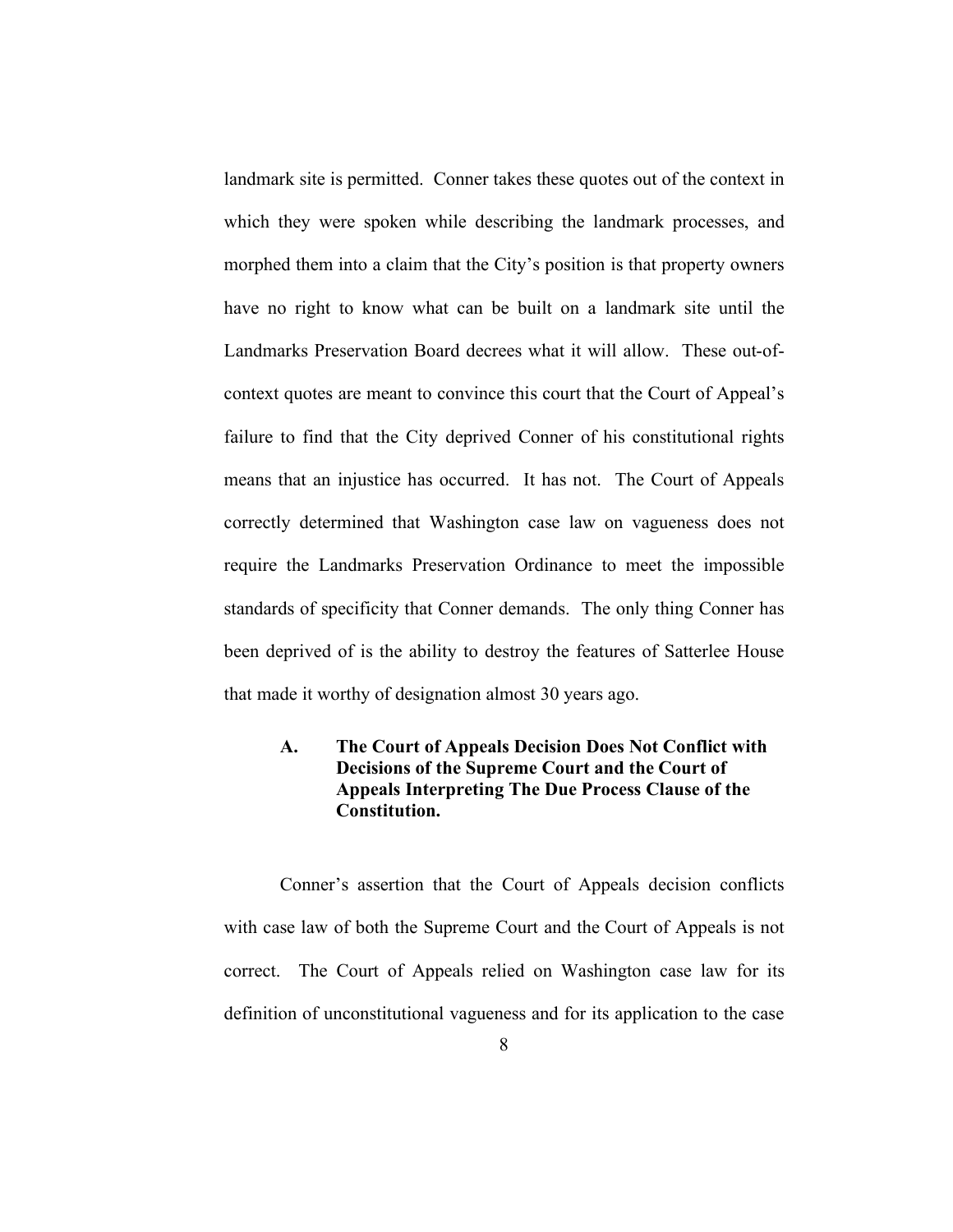at hand, and it also appropriately distinguishes the cases on which Conner primarily relies. A claim that a statute or ordinance is unconstitutionally vague as applied is necessarily fact-dependent. This case is extraordinarily dependent on the particular facts involved – the first 18 pages of the Court of Appeals decision is spent laying out the facts and applying the vagueness doctrine to them. On these facts, the decisions that Conner primarily relies on are easily distinguished. A decision is not in conflict with Supreme Court or other Court of Appeals precedent if that precedent is distinguishable.

### **1. Due Process Does Not Require that an Owner Be Able to Determine Exactly What Can Be Built on a Landmark Property Just by Reading the Landmarks Preservation Ordinance.**

The cases Conner primarily relies on for his claim that application of the Landmarks Preservation Ordinance deprives him of due process are *Burien Bark Supply v. King County,* 106 Wn.2d 868, 725 P.2d 994 (1986) and *Anderson v. Issaquah*, 70 Wn. App. 64, 851 P.2d 744 (1993). Both are distinguishable.

In *Burien Bark,* King County zoning officials had issued a Notice of Violation and order to quit using a noisy bark sorter. Previously, County officials had investigated on two occasions and found no zoning violation, and one county employee had even concluded that the sorting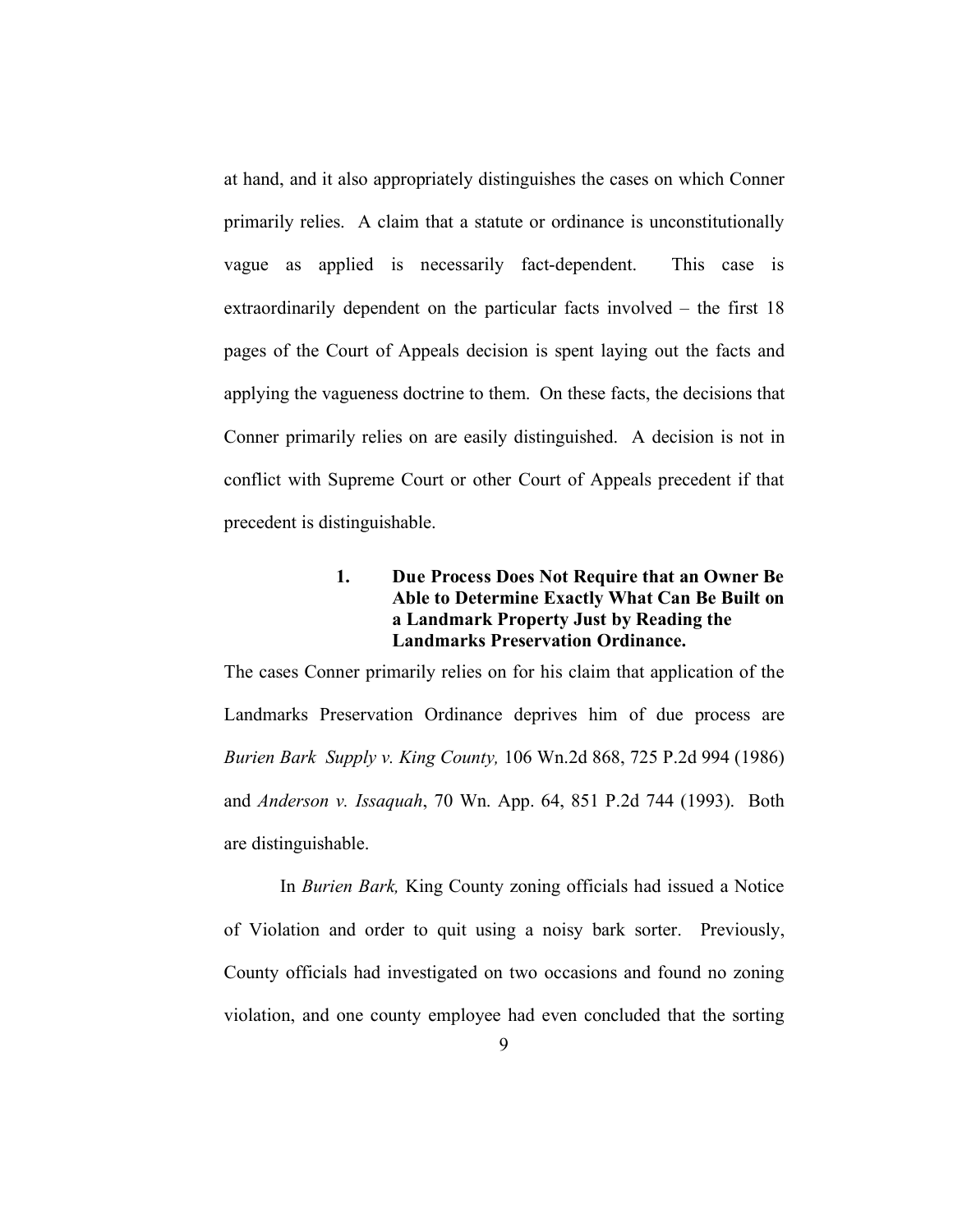process was a permitted accessory use. At issue was a section of the King County Code that described the purpose of the General Commercial Zone as providing for the location of certain uses, "*including manufacturing and processing in limited degree.*" The trial court held that the italicized words were unconstitutionally vague, and the Supreme Court agreed, because the Code did not include language describing how a process is to be deemed "limited."

In contrast, in deciding whether to grant a certificate of approval for an alteration to a landmark, the Landmarks Preservation Ordinance (at SMC 25.12.750) requires the Board to take into account , *inter alia*, the extent to which the proposed alteration would significantly change the specific features specified in the designating ordinance. The designated features of the Satterlee House property are vividly detailed in the designating documents. In addition, the Board must also apply the relevant standards contained in the Secretary of the Interior's *Standards for Rehabilitation and Guidelines for Rehabilitating Historic Buildings*, including Standard 9, which requires new work to be "compatible with the massing, size, scale and architectural features to protect the historic integrity of the property and its environment." CP 757; 1555. There is nothing vague about this standard, particularly when it is applied by a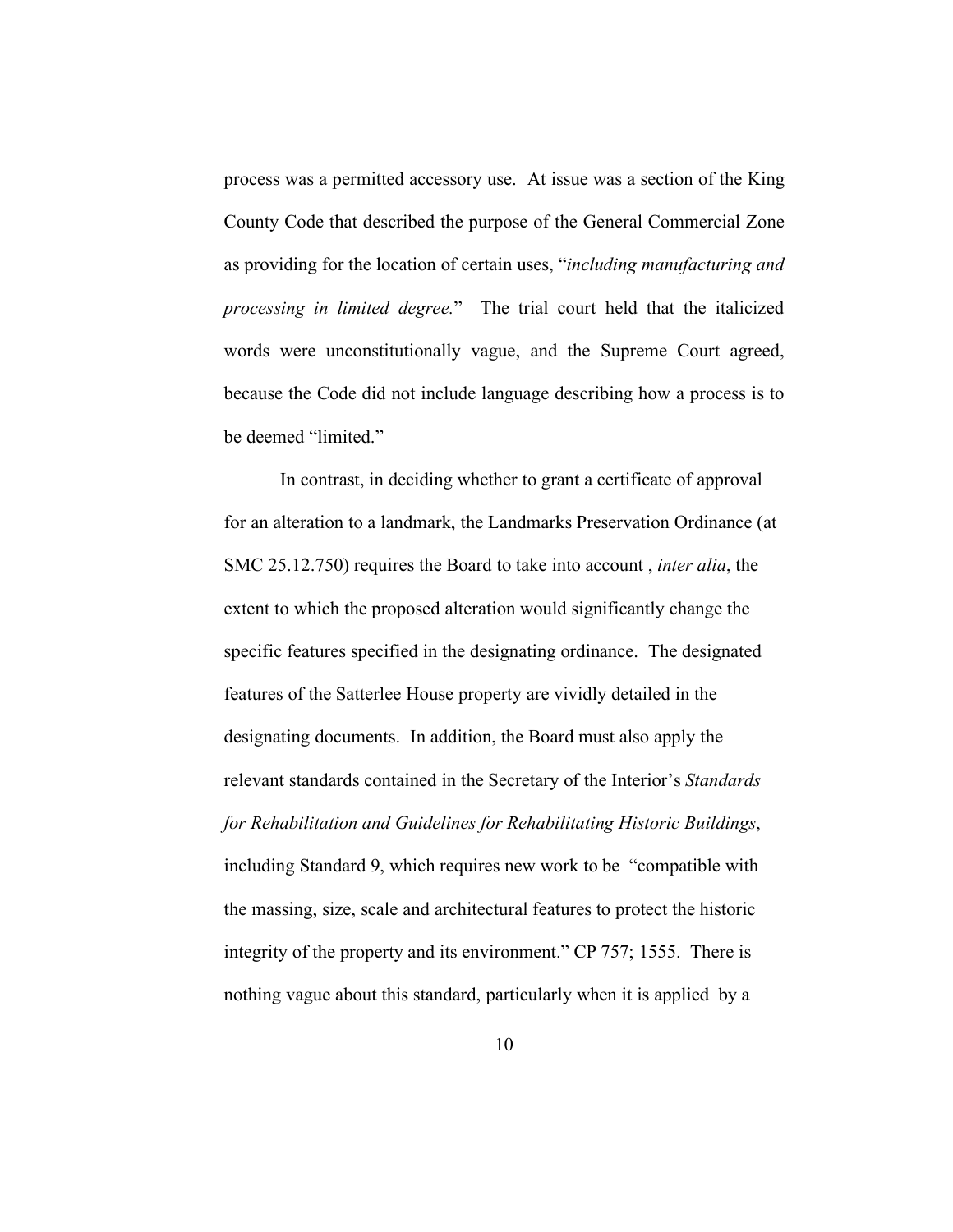board of experts in the context of the designation criteria for the particular landmark at issue. It is a general standard that becomes specific in the application to a specific proposal to alter a specific landmark : Conner conflates "general" with "vague."

The real problem in *Burien Bark* was that the King County Code contained no development standards for the use, and neither the applicant nor the County had "availed itself of the codified procedure for clarifying ambiguous aspects of the code." 106 Wn.2d at 872-73. In this case, not only does the Board use the standard of the Ordinance and the Secretary of the Interior's Guidelines, the certificate of approval process itself provides every opportunity for clarifying any ambiguity that may exist in the mind of the applicant. The ARC gave Conner very specific, unambiguous advice on how to meet the standards. Conner understood what changes in his proposal needed to be made to get it approved; he just refused to do it.

Conner faults the Court of Appeals for relying on *State ex rel. Standard Mining & Development Corp. v. Auburn*, 82 Wn.2d 321510 P.2d 647 (1973) for its statement that the Ordinance and the Guideline are not rendered vague by the fact that they are to be applied in the context of a given proposal. Conner argues that the case is about imposing conditions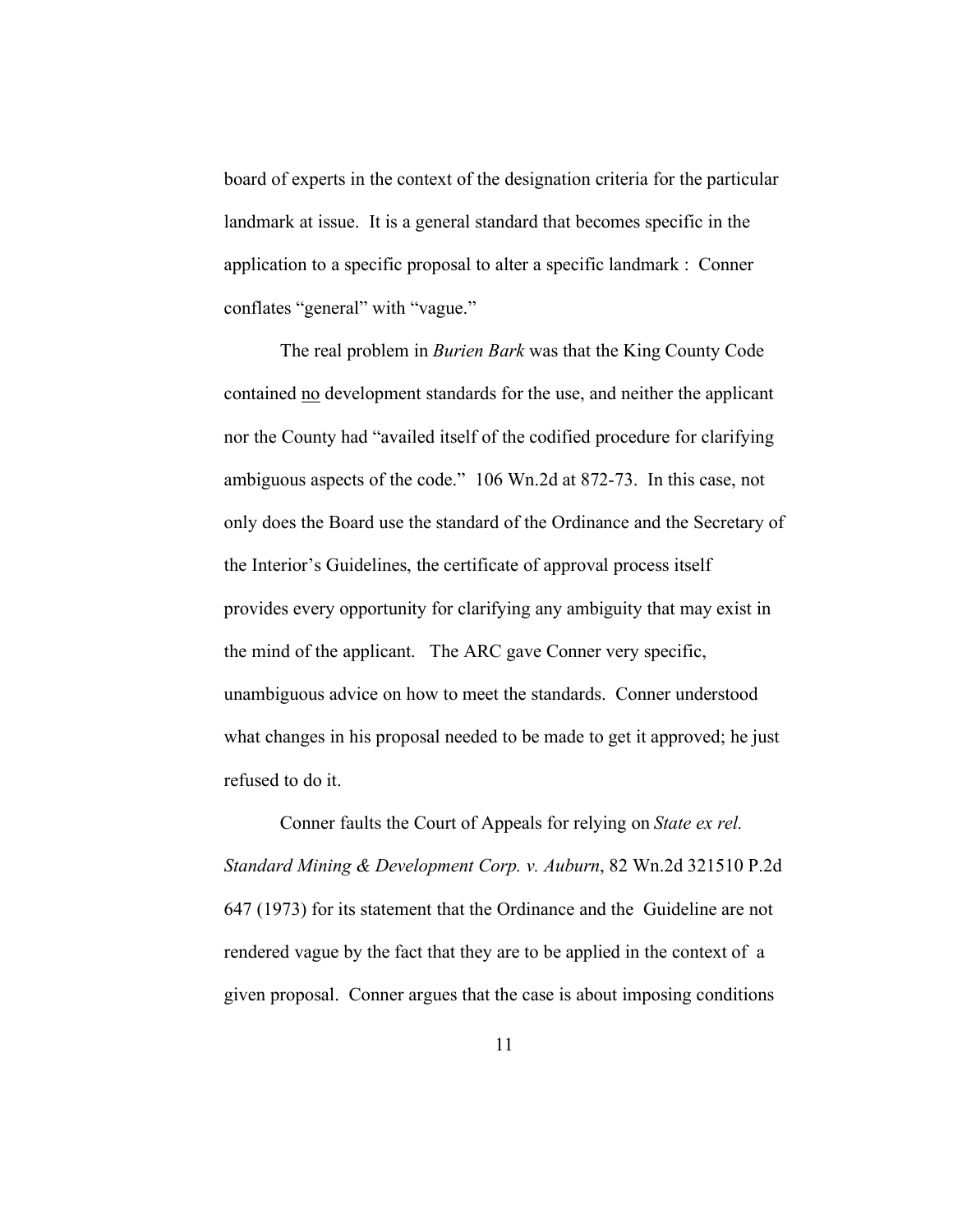rather than denying an application, and concerns improper delegation of authority, rather than the vagueness doctrine. The first argument poses a distinction without a difference, the second, very little difference. As the Court of Appeal's footnote 49 discusses, cases discussing delegation and vagueness issues are closely related, since they both deal with whether standards in a statute or an ordinance are sufficiently specific.

 Conner relies heavily on *Anderson v. City of Issaquah*, 70 Wn. App. 64, 851 P.2d 744 (1993), a case that could just as easily have been brought as a delegation of standards case. The Court of Appeals decision cites *Anderson* in its description of the vagueness doctrine: " The vagueness test does not require a statute to meet impossible standards of specificity." 70 Wn.App. at 75. The Court of Appeals also held that *Anderson* is inapposite, because, unlike the process under the Landmarks Preservation Ordinance, Issaquah's building design requirements as set forth in its municipal code contained a host of subjective criteria with no procedure for clarification, giving neither the applicant nor the development commission a basis for evaluating a given proposal. Slip Opinion at 16.

//

//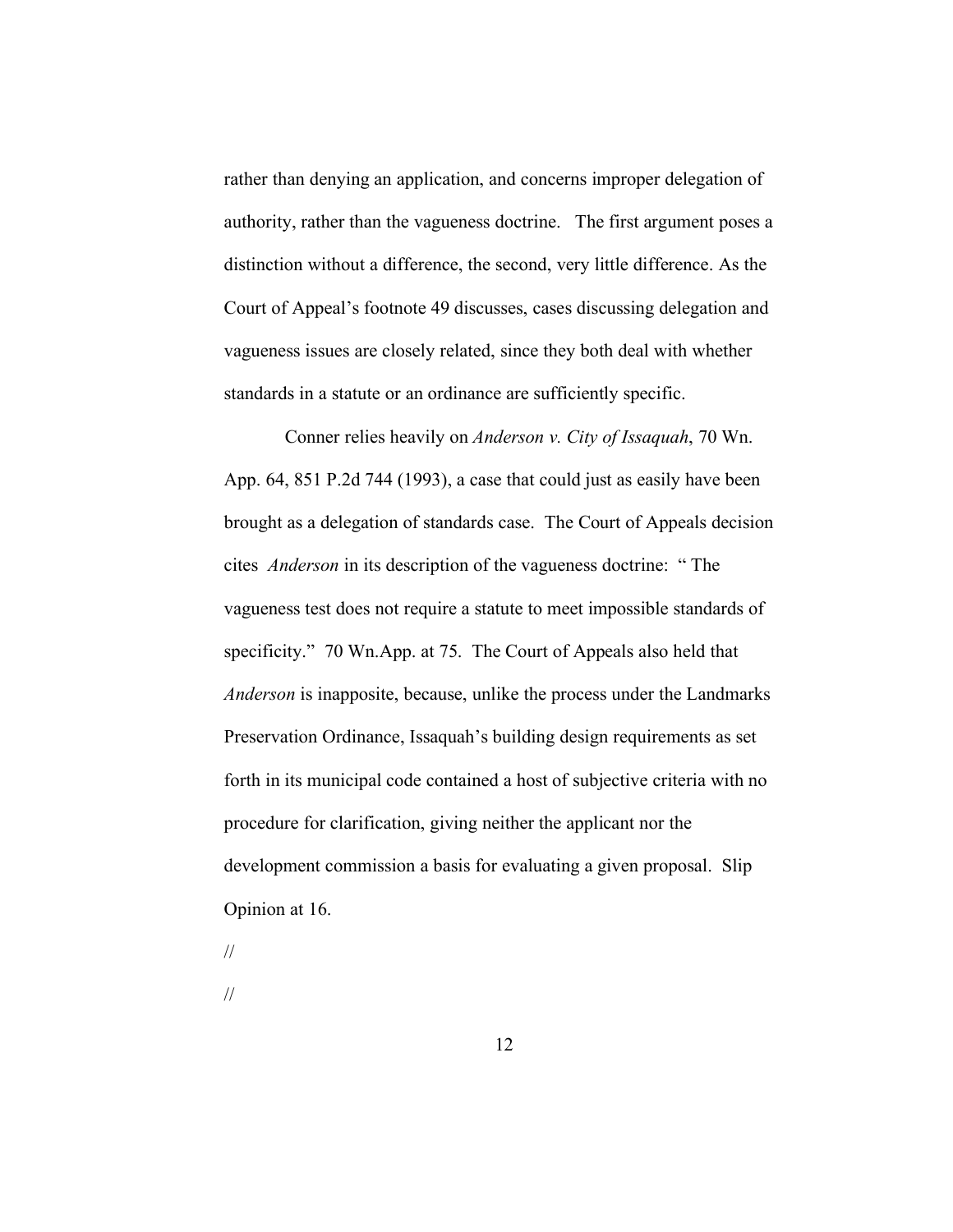# **2. The Procedure for Granting a Certificate of Approval for Alteration of a Landmark is Not an Impermissibly Vague** *Ad Hoc* **Process.**

Conner repeatedly decries the Landmarks Preservation Ordinance's certificate of approval process as "*ad hoc*," without really defining the term or explaining its constitutional infirmities. Apparently, to Conner it means that the Board unlawfully exercises discretion. Petition for Review at 15. The exercise of discretion, *per se*, is not a constitutional infirmity, and the precedent claimed to be in conflict with the Court of Appeals decision do not stand for that proposition. It is true that *Burien Bark* states: "[t]he code unconstitutionally leaves to the discretion of county official the substance of determining what activities are prohibited." 106 Wn.2d at 871. But the statement cannot be taken out of the context of those county officials having no definitions, standards or other guidance as to what the prohibition against "processing in limited degree" meant. They simply made it up as they went along and they could not even agree among themselves what it meant.

The situation in *Anderson* is perhaps the quintessential example of the vagueness doctrine. There, the development commissioners really did have to make it up as they went along, because the code's criteria for approval used words that are virtually meaningless such as "interesting"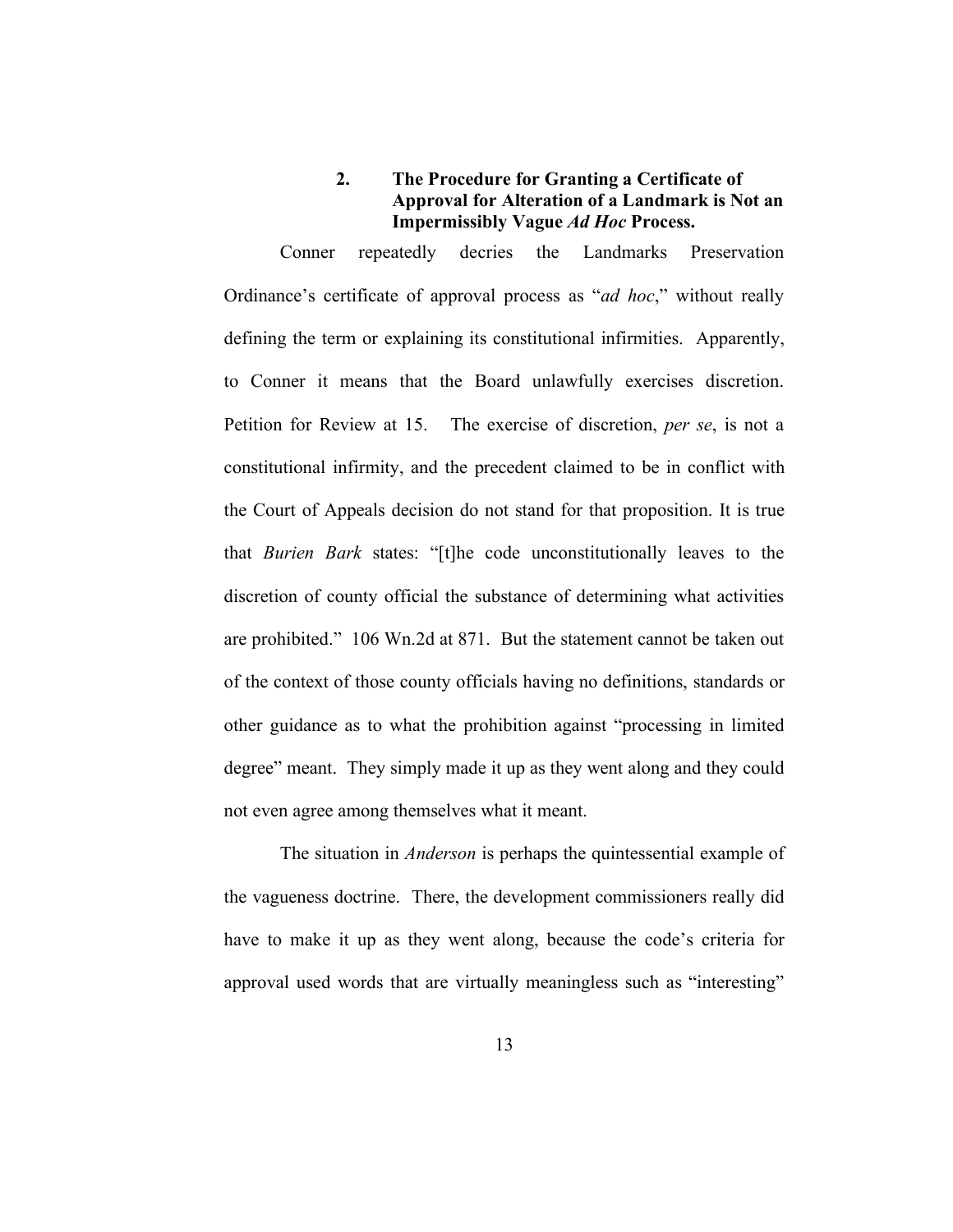and "harmonious," leaving them nothing but their subjection opinions, which were as vague and undefined as the terms used in the code. The code language simply provided no basis for the applicant or the commissioners to determine whether a proposal met the code requirements. The Court of Appeals correctly distinguished *Anderson*, and correctly determined that the Landmarks Preservation Ordinance and the designating ordinance did not suffer from the same constitutional infirmities.

# **B. The Decision's Holding that Ordinance 111022 Clearly Designated the Entire Site as a Landmark Does Not Conflict with Supreme Court Precedent.**

Conner asserts that Ordinance 111022 designating the Satterlee property is ambiguous, and that the Court of Appeals decision erroneously construed the ordinance in favor of the City rather than Conner, the new owner of the property. Thus, Conner's argument goes, the Court of Appeals is in conflict with the Supreme Court "canon of construction" that zoning ordinances are in derogation of the common law and must be strictly construed in favor of property owners, citing *Sleasman v. Lacey*, 159 Wn.2d 639, 643 n. 4, 151 P.23d 990 (2007). Conner is relying on *dictum* for this claim of conflict: in *Sleasman,* the Court found the ordinance at issue to be unambiguous, but stated in a footnote that if the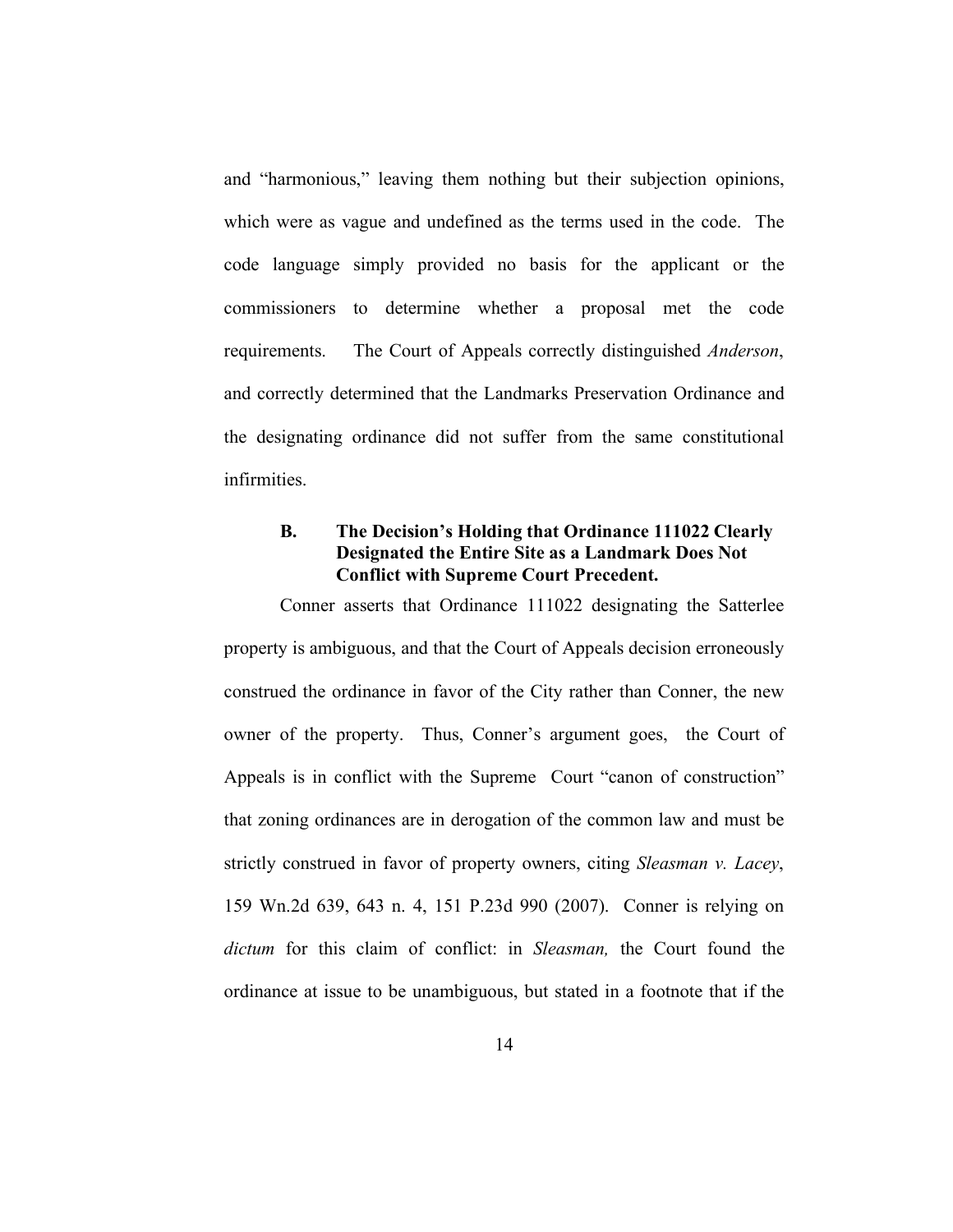ordinance *had* been ambiguous, it had to be interpreted in favor of the property owner "because land-use ordinances must be strictly construed in favor of the landowner," citing *Morin v. Johnson,* 49 Wn.2d 275, 279, 300 P.2d 569 (1956).

Here, using the usual rules of statutory construction to get to the ordinance's plain purpose and intent, the Court of Appeals held that Ordinance 111022 clearly designated the entire site as a landmark. The "canon of construction" appropriate here, if the analogy to zoning ordinances is relevant at all, is stated in *Development Services v. City of Seattle,* 138 Wn.2d 107, 117, 979 P.2d 387 (1999): "It is the general rule, recognized and adopted by this court, that zoning ordinances should be liberally construed to accomplish their plain purpose and intent," citing *Standard Mining, supra.* An ordinance designating a specific landmark is not a zoning ordinance, but it, too, should be interpreted according to its plain meaning.

#### **VII. CONCLUSION**

Conner has not demonstrated why this Court should accept review of the Court of Appeals decision. The Court of Appeals' decision does not meet the criteria set forth in RAP 13.4 (b)(1) and (2) for review by this Court, as it is not in conflict with any decision of the Supreme Court or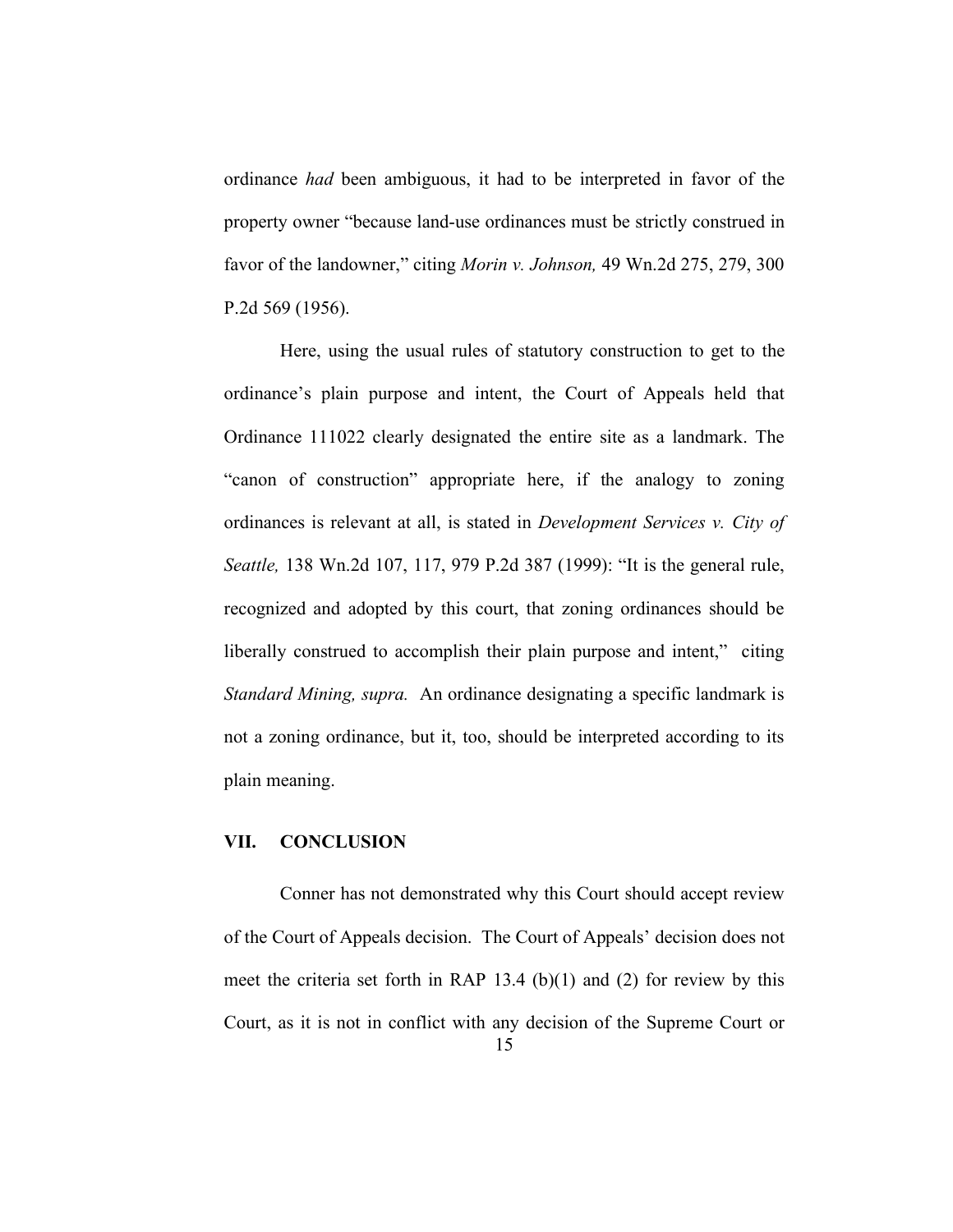with any decision of the divisions of the Court of Appeal. The Petition for

Review should be denied.

DATED this \_\_\_\_\_\_ day of February, 2010.

PETER S. HOLMES Seattle City Attorney

 $\mathbf{By:}$ 

Judith B. Barbour, WSBA #10601 Assistant City Attorney Attorneys for Respondent The City of Seattle